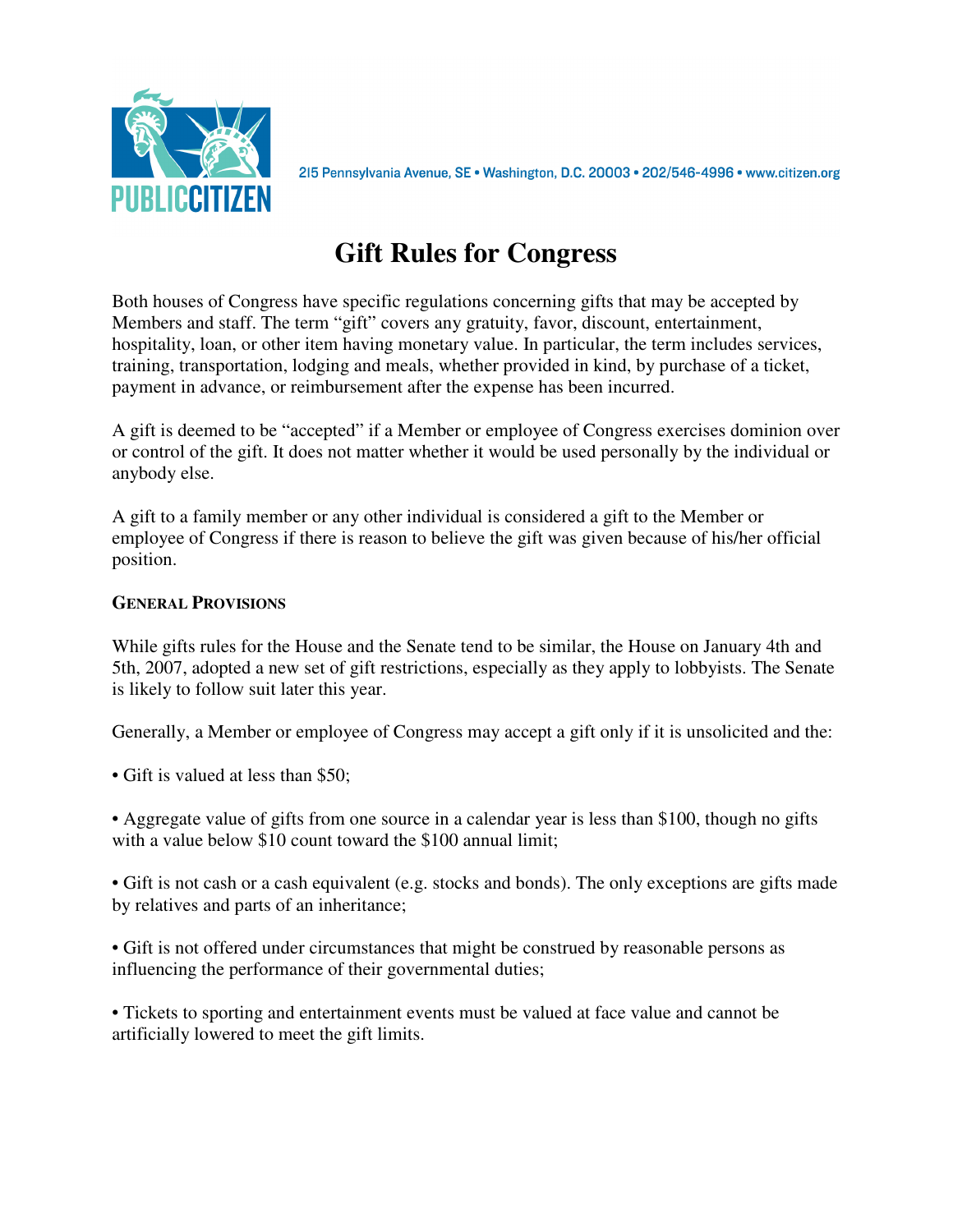## **GIFT BAN FOR LOBBYISTS, LOBBYING ORGANIZATIONS AND AGENTS OF FOREIGN PRINCIPALS**

In the House, more stringent gift rules apply to gifts and travel benefits provided by lobbyists, lobbying organization and agents of a foreign principal. **A Member or employee of the House may not accept a gift of any value from a registered lobbyist, an organization that employs a registered lobbyist or an agent of a foreign principal,** subject to certain exceptions described below. Furthermore, in most situations, the gift ban covers employees of organizations that employ lobbyists, even if the employee is not a lobbyist and pays for the gift with personal funds.

A 501(c)(3) charity may be subject to the gift ban if it employs or retains a lobbyist, except for the following situation. A lawmaker may accept free attendance at a charity event hosted by a  $501(c)(3)$  charity, even if the event is not a widely-attended event and regardless of whether the charity employs a lobbyist. Local transportation and lodging may be included in "free attendance" so long as all of the net proceeds benefit the charity and the travel and lodging expenses are paid for by the charity.

In addition to the gift ban in the House applicable to lobbyists, lobbying organizations and foreign agents, the gift rules of both the House and the Senate have other specific prohibitions for gifts from registered lobbyists and foreign agents. Members and employees of Congress may not accept:

**1.** Anything provided by a registered lobbyist or a foreign agent to an entity that is maintained or controlled by a Member or employee of Congress;

**2.** Charitable contributions from lobbyists and foreign agents expressly solicited by a Member or employee (except in lieu of honoraria);

**3.** Contributions from lobbyists or foreign agents to a conference, retreat, or similar event, sponsored by or affiliated with an official congressional committee or caucus;

**4.** Contributions from lobbyists and foreign agents to legal defense funds of Members, officers and employees of Congress;

**5.** Gifts of personal hospitality unless lobbyists or agents of foreign principals qualify as personal friends; and

**6.** Reimbursements from lobbyists and foreign agents for officially-connected travel. Many of the same restrictions apply to lobbying organizations. (*see* "Summary of Congressional Travel Rules").

These limitations make the gift rules very strict. However, numerous exceptions dramatically reduce the scope of the regulations. There are 24 exceptions to the gift rules in general, many of which also apply to the gift ban from lobbyists, lobbying organizations, and agents of foreign principals.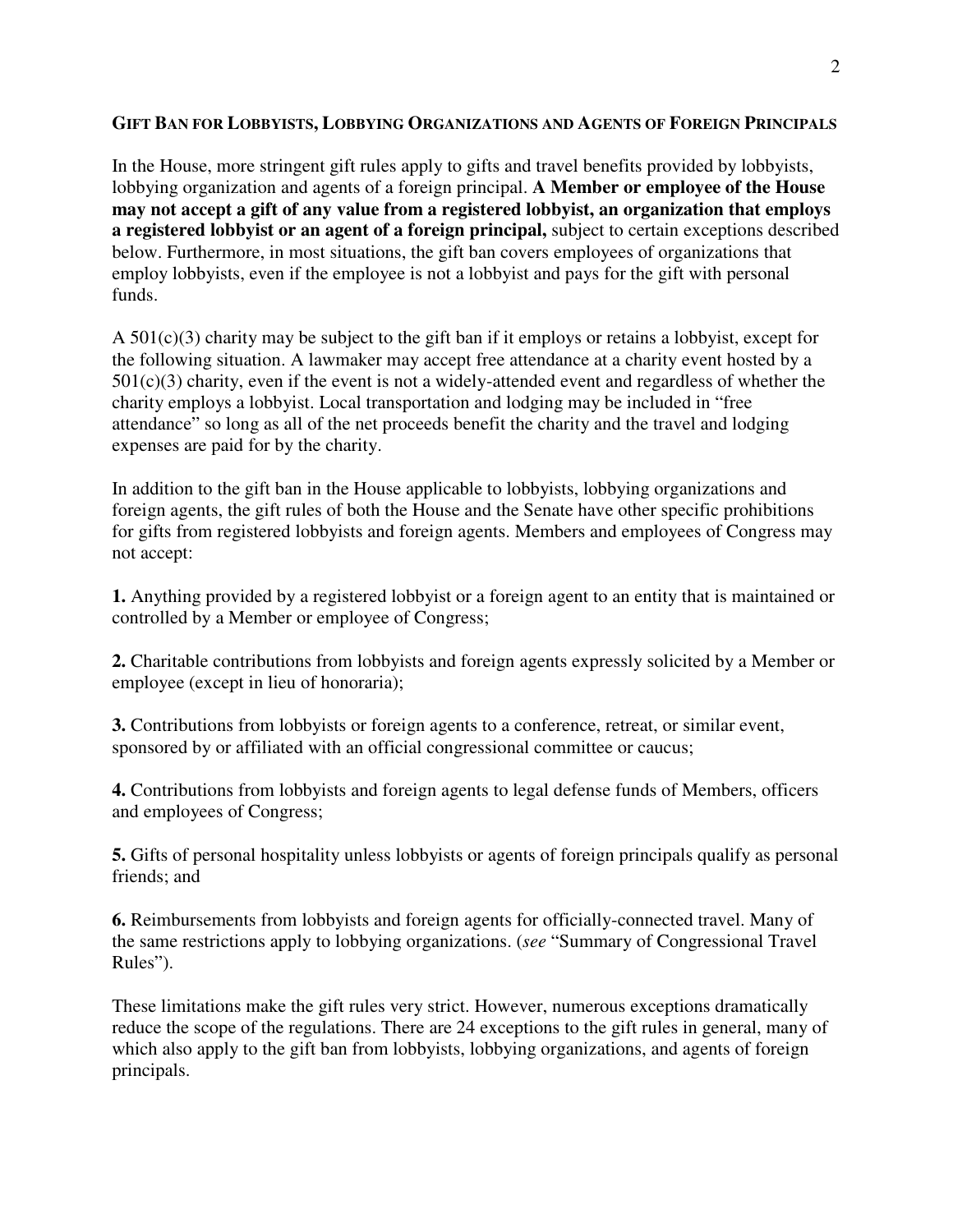#### **EXCEPTIONS TO CONGRESSIONAL GIFT RULES**

A Member or employee of Congress may accept gifts that exceed the value limit for individual gifts and annual limit for gifts from one source if they are subject to one of **24 exceptions.** Most of these exceptions (unless otherwise noted) also apply to the gift ban for lobbyists, lobbying organizations and agents of a foreign principal. These exceptions are:

**1. Anything for which the Member or employee pays the market value, or does not use and promptly returns.** If it is not practicable to return the item to the giver because it is perishable, it may be given to an appropriate charity or discarded.

## **2. Political contributions reported under the law, or attendance at a fundraising event sponsored by a political organization**.

**3. Gifts from relatives.** A "relative" means a father, mother, son, daughter, brother, sister, uncle, aunt, great aunt, great uncle, first cousin, nephew, niece, husband, wife, grandfather, grandmother, grandson, granddaughter, father-in-law, mother-in-law, son-in-law, daughter-inlaw, brother-in-law, sister-in-law, stepfather, stepmother, stepson, stepdaughter, stepbrother, stepsister, half brother, half sister, or who is the grandfather or grandmother of the spouse of the individual. Fiancés and fiancées are also subject to this exception, which is why engagement rings and other tokens are not counted towards the gift limit.

**4. Anything, including personal hospitality, provided by an individual on the basis of a personal friendship.** However, such gifts may not exceed \$250 in value unless the recipient gets approval from the respective Ethics Committee. Though the rule does not explicitly exempt gifts given because of a significant, personal, dating relationship, the Ethics Committees may grant a waiver permitting the recipient to accept such a gift.

**5. Contributions or payments to an approved legal expense trust fund.** Officeholders may establish this fund to pay for legal expenses associated with official congressional duties. The individual establishing the fund may make unlimited contributions. However, contributions to a legal defense fund maintained by a Member of the House are limited to \$5,000 per year and no lobbyist or foreign agent may contribute to such a fund. In the Senate, contributions to a legal defense fund are limited to \$10,000 and no lobbyist, foreign agent, congressional staff person, corporation or labor union may contribute to it.

**6. Gifts from another Member or employee of Congress.** Whereas Members of Congress are allowed to make any gifts to other Members, the situation related to congressional staff is more complicated because federal employees are prohibited by law from giving a gift to a superior without approval of the respective Ethics Committee. However, both Ethics Committees usually permit voluntary gifts given on specific occasions like marriage, retirement, birth of a child, birthday or anniversary. On the other hand, congressional employees are strictly prohibited from making contributions to the campaign of their supervising Member of Congress.

**7. Food, refreshments, lodging, and other benefits that result from the outside business or employment of the Member, or employee, or his/her spouse.** The benefits should be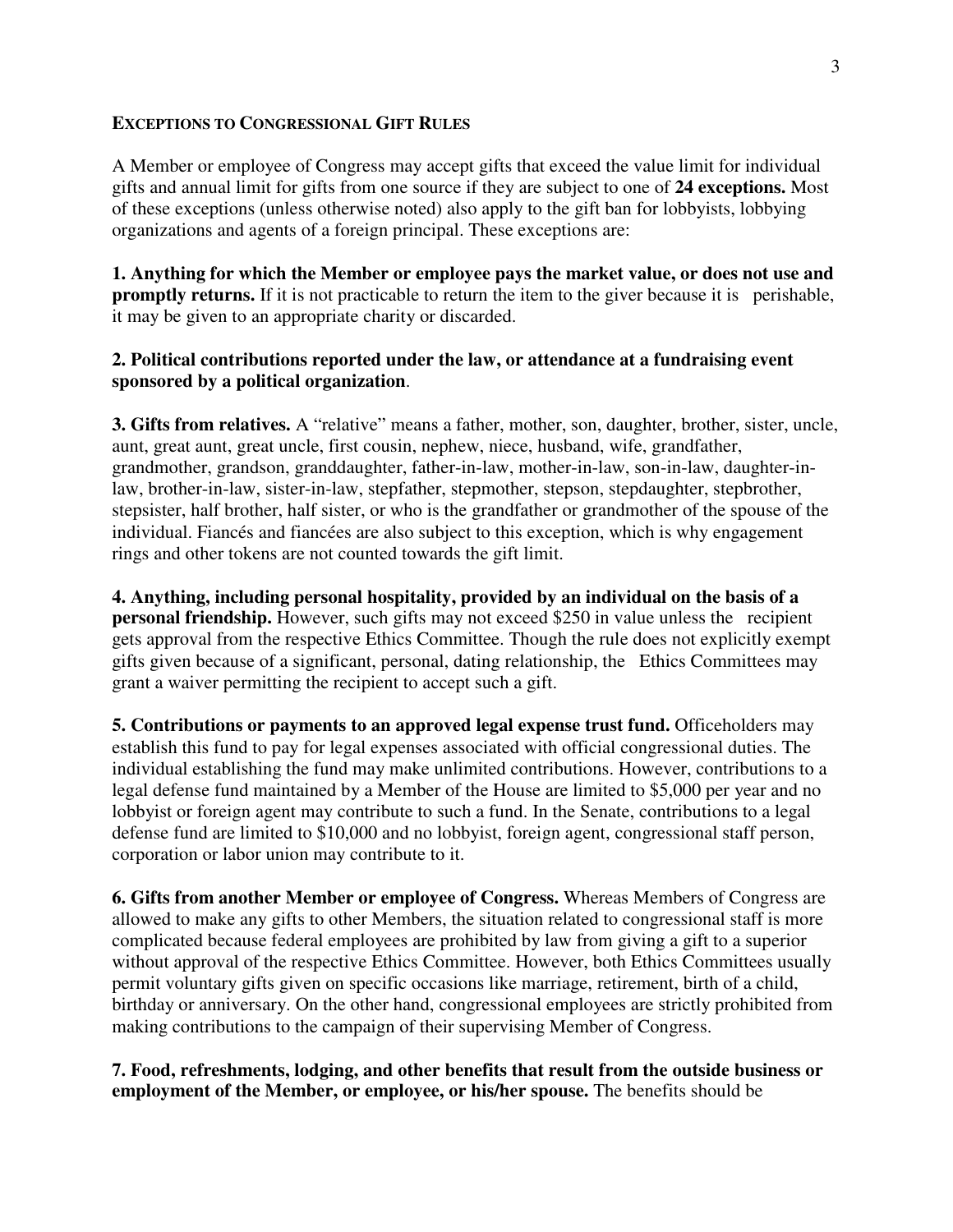customarily provided and not offered or enhanced because of the official position of the Member or employee. For example, the exception covers benefits customarily provided by a prospective employer in connection with bona fide employment discussions, or benefits provided by a political organization in connection with a fundraising or campaign event sponsored by the organization.

**8. Pension and other benefits resulting from continued participation in an employee welfare and benefits plan maintained by a former employer.** Such benefits are considered earnings from the previous employment rather than a gift. At the same time, neither the former employer nor the recipient may continue to contribute to the pension or the benefit plan.

**9. Informational materials, such as books, articles, periodicals, audio or videotapes, sent to the office**.

**10. Awards or prizes won in contests open to the public.** The group of competitors should be chosen on the basis of talent. However, the awards and prizes received under this exception must be disclosed as earned income in the annual disclosure statements.

**11. Honorary degrees (and associated travel, food, refreshments, and entertainment) and other bona fide, non-momentary awards presented in recognition of public service.** If the value of the award is more than \$250, the Member or employee of Congress must disclose acceptance of the award in the annual disclosure form. If the event where a cash award is bestowed is not open to public, the recipient may accept the honor of the award, but the proposed cash award should be given directly to a designated charity, unless the waiver is guaranteed by the respective Ethics Committee.

**12. Donations of products from the home state that are intended primarily for promotional purposes.** To be covered with this exemption, the gifts must be of minimal value to any individual recipient, come from producers or distributors of the Member's home state and be available to office visitors. However, a loan of art work from home state producers or distributors is not considered a gift.

**13. Training in the interest of Congress.** Training expenditures, including food and refreshments furnished to all attendees as an integral part of the training, are exempt from the gift limitations. However, the rules don't allow a Member or employee to accept reimbursement for transportation or lodging in connection with the training (but provision of local transportation is permitted).

## **14. Bequests, inheritances, and other transfers at death**.

**15. Any item whose receipt is authorized by the Foreign Gifts and Decorations Act, the Mutual Educational and Cultural Exchange Act, or any other statute**. MECEA covers only gifts of travel funded by foreign governments. FGDA authorizes Members and employees to accept gifts of minimal value tendered as a souvenir or a mark of courtesy. Under the current regulations, the upper limit of value is \$100 for the Senate and \$260 for the House. In addition, FGDA allows the temporary acceptance of an otherwise impermissible gift if it would likely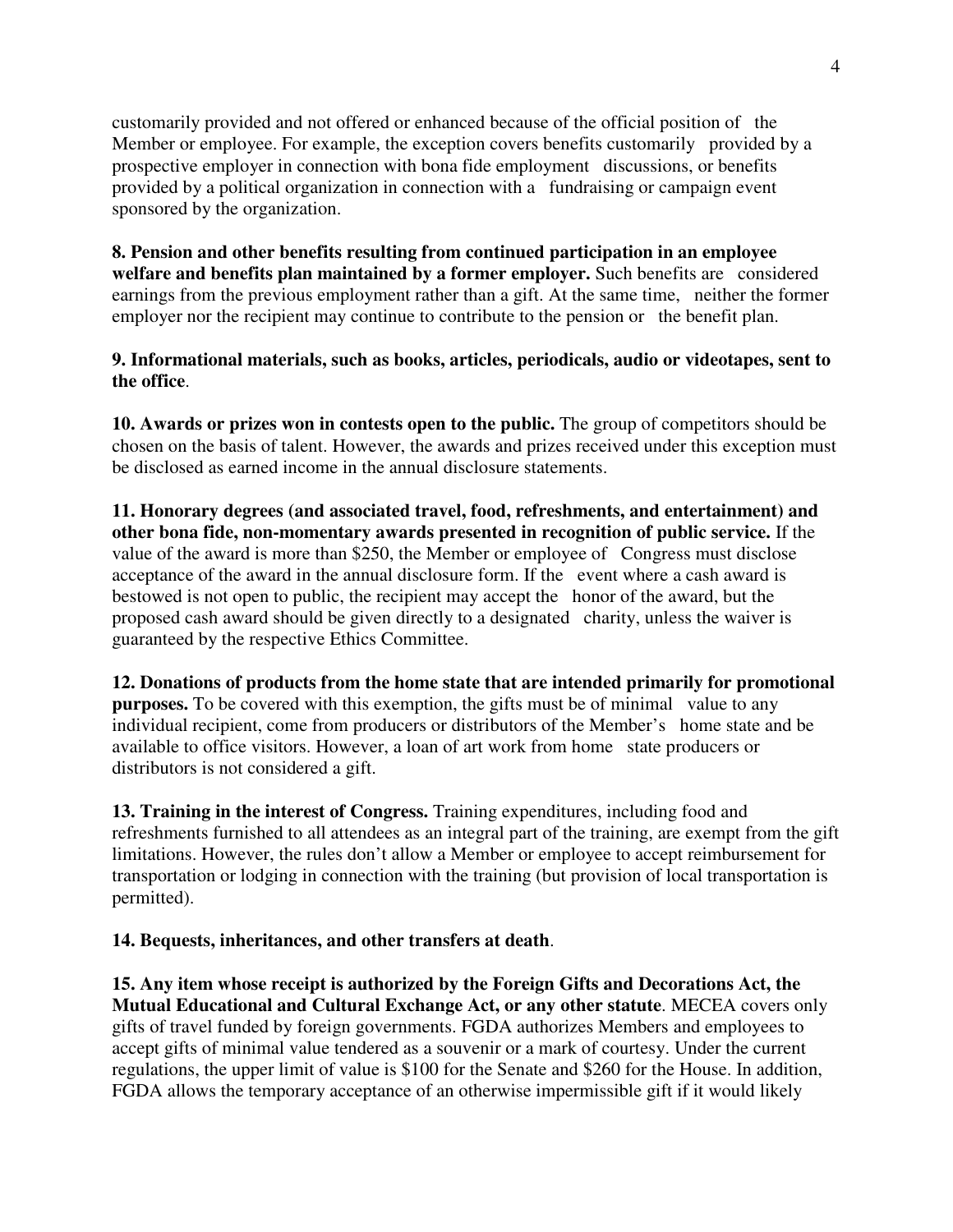cause offense or embarrassment or otherwise adversely affect the foreign relations of the United States. Such gifts are only to be accepted on behalf of the United States. Within 60 days the gifts must be turned over to the Clerk of the House or the Secretary of the Senate for disposal. On the other hand, with the consent of the respective Ethics Committee the Member or employee may retain the gift for display in his or her office or other official use.

**16. Anything paid for by the Federal government, or secured by the Government under a Government contract**. State and local governmental agencies are not exempt from the gift restriction, or the gift ban if they employ a lobbyist. In addition, a Member or employee may accept gifts from Native American groups that are federally recognized.

**17. Personal hospitality, other than from a registered lobbyist, lobbying organization or agent of a foreign principal**. This exemption covers hospitality in any personal residence that an individual owns or leases under a lease unrelated to the individual's employment. Additionally, personal hospitality must be paid by the individual himself, not by a corporation or firm, even if the corporation or firm is wholly owned by the individual.

# **18. Free attendance at a widely attended event that is officially related to Congressional duties.**

• An event is considered widely attended when at least 25 persons from outside Congress are expected to attend.

• The event should be open to members from a given industry or profession, or to a range of persons interested in an issue.

• Free attendance does not include entertainment collateral to the event, such as tickets to a sporting or some other purely recreational event.

• The exemption also does not cover food or refreshments that are not taken in a group setting with substantially all of the other attendees.

• A ticket to a sporting or recreational event that is not a charity must come within the gift limit of \$49.99 and the aggregate limit from the source of \$99.99 per year.

Even lobbyists, lobbying firms or foreign agents may sponsor a widely attended event.

**19. Free attendance at a charity event, as long as the charity event is not sponsored or paid for by a registered lobbyist, lobbying organization or agent of a foreign principal**. Even free attendance to a charity event provided by a legitimate sponsor that is substantially recreational may be accepted.

**20. Opportunities and benefits that are offered because of the Member's or employee's membership in a group that is not defined on the basis of the employment with Congress.** This exemption includes benefits or commercial loans available to the public or all